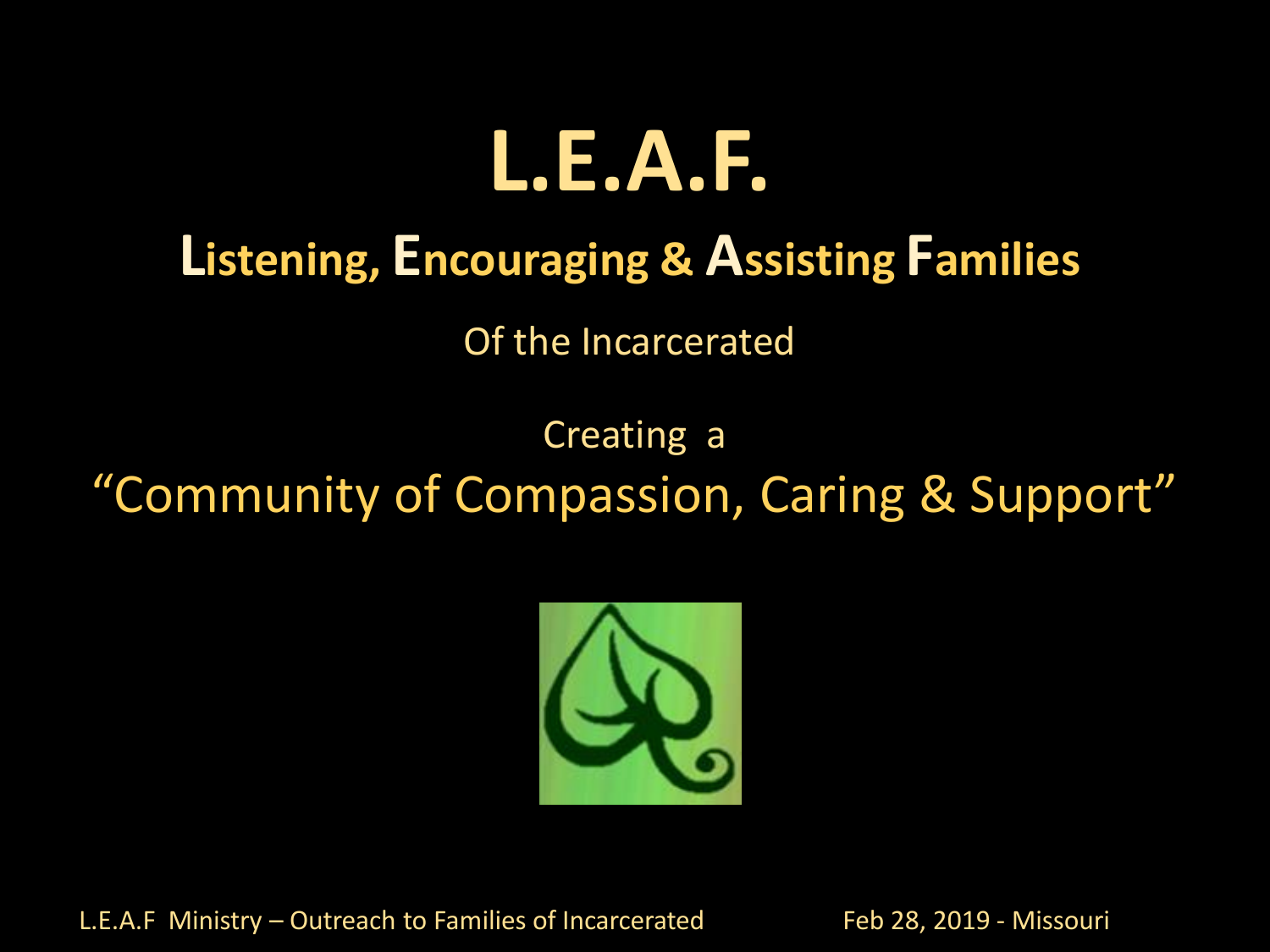### Mission…

- The overarching Mission of the LEAF ministry is to proclaim the love of Jesus Christ in the form of comfort, support, assistance and community to all family and loved ones of the incarcerated in NE Ohio, irrespective of individual faith affiliation.
- In full collaboration with the Diocese, our faith community will reach out in a boundless spirit of invitation and welcoming, and gather those in need around a table of faith, love, trust, compassion and support.
- We will develop additional outreach and assistance components as we grow in experience and understanding of the needs of our guests. **June 3, 2014**

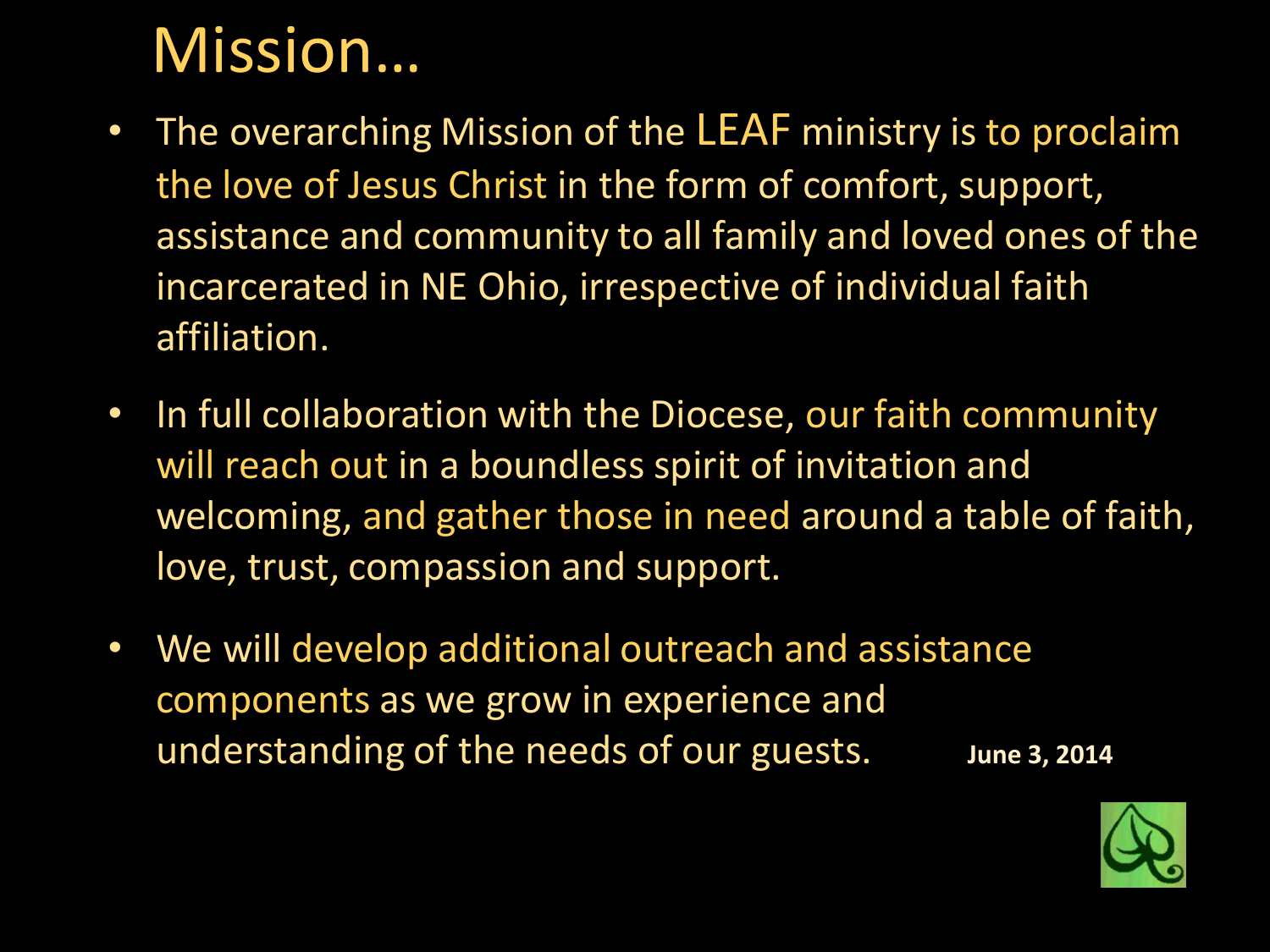## Beginnings…

- At the Diocesan Prison Ministry level, 1997
- At a more personal level, 2012 "What do you have for me?"
- At the Parish level, 2014 Holy Angels Parish
	- Matt's Story Fr. Dan Bernie, Spring, 2013
	- Holy Angels Bainbridge, First meeting with Sr. Rita Mary 10/17/13 - First event: Aug 2014, Holy Angels
	- St Lad's/Sacred Heart Lorain, First Event: Oct 2014

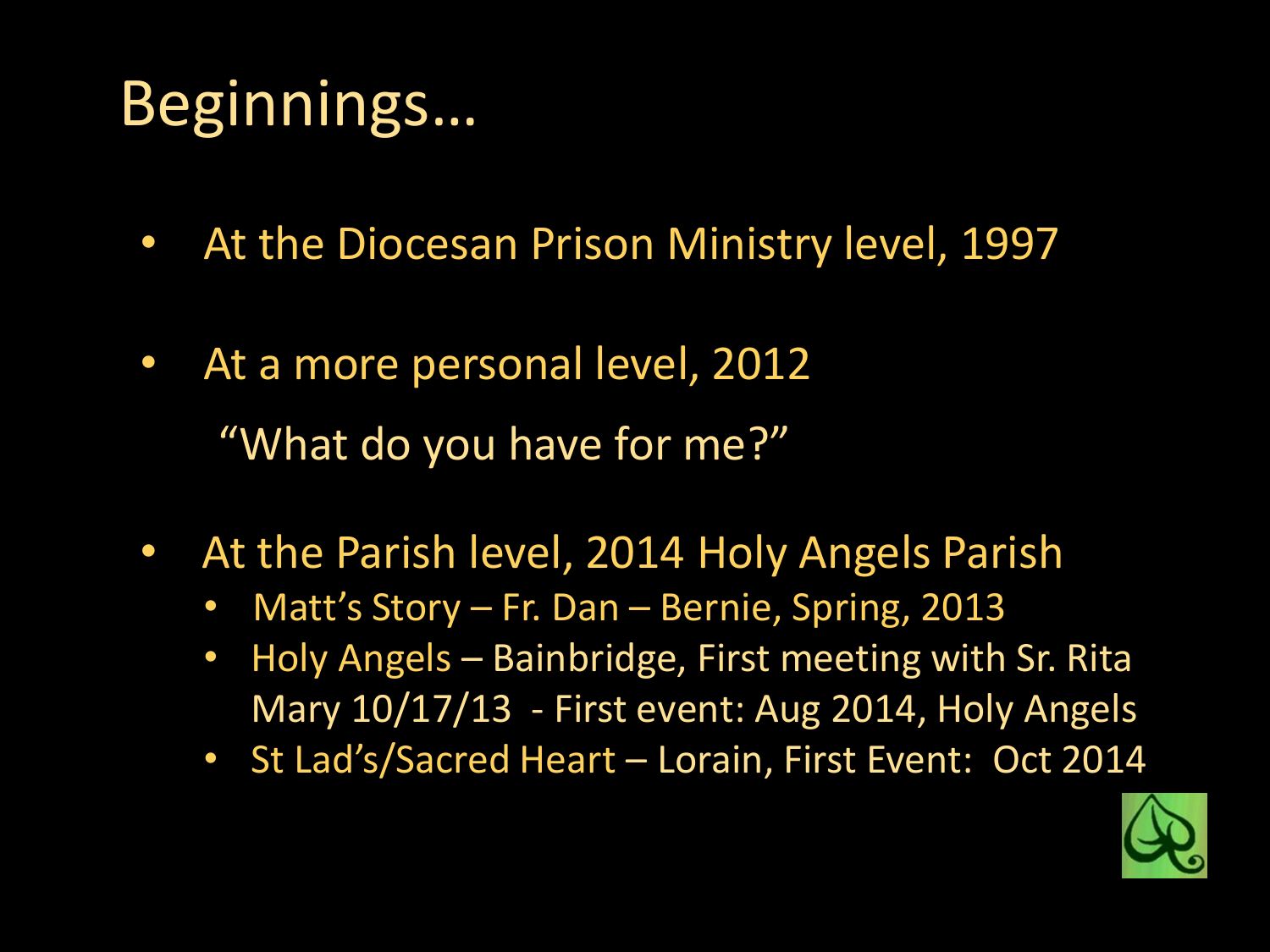## Growth…

#### **Cuyahoga County:**

#### **Communion of Saints**

2175 Coventry Road, Cleveland Heights, OH 44118 216 321 0024 Meets 7 PM on the first Thursday of the month

#### **Mary, Queen of Peace**

4423 Pearl Road, Cleveland, OH 44109 216 749 2323 Meets at 7PM on the fourth Wednesday of the month

#### **St. Ladislas**

2345 Bassett Road, Westlake, Oh 44145 Meets at 7 PM on the second Wednesday of the month

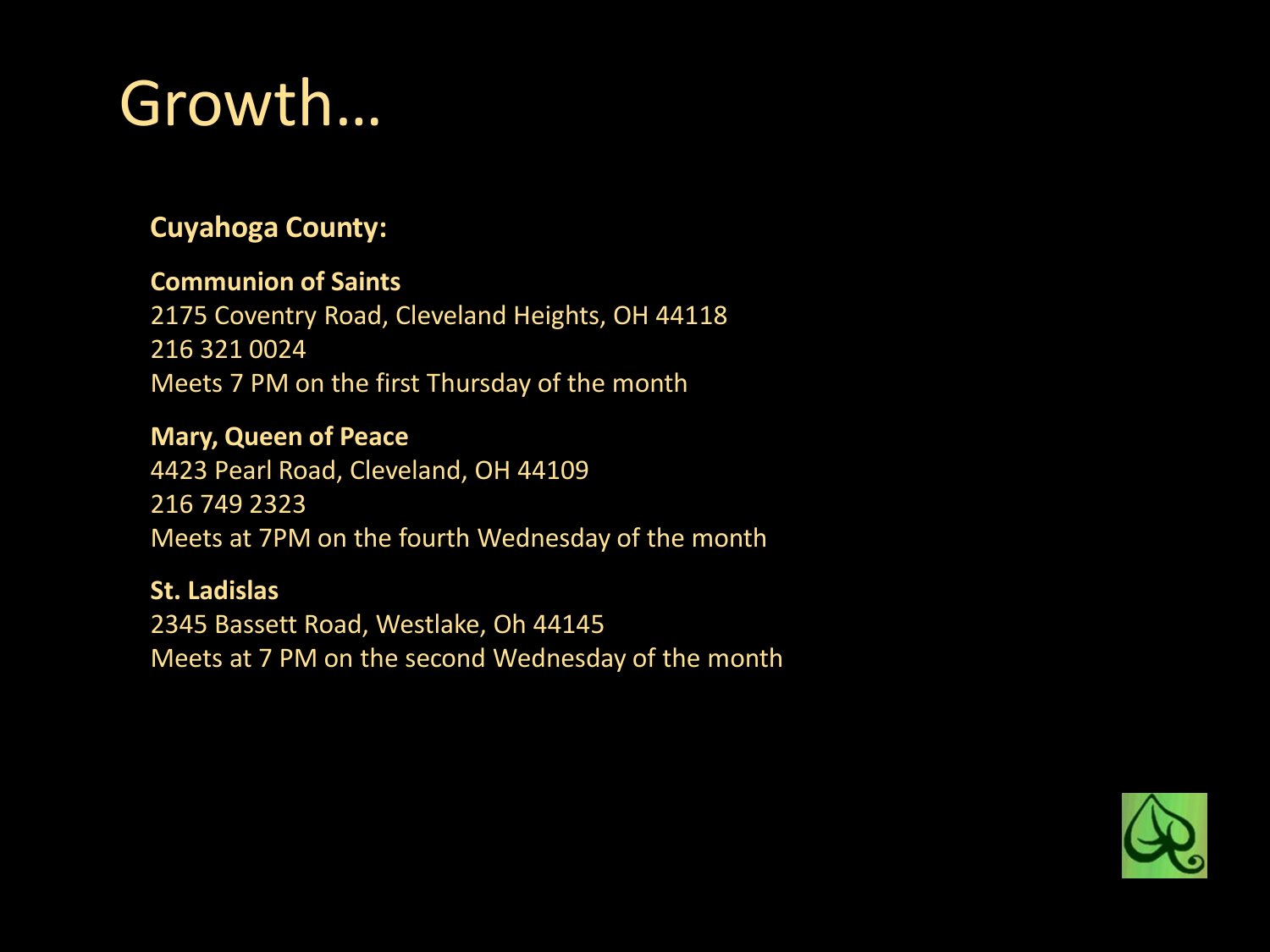### Growth…

#### **Geauga County:**

**Holy Angels** 18205 Chillicothe Road, Bainbridge, OH 44023 440 708 0000 Meets at 7 PM on the fourth Thursday of the month

#### **Lake County:**

**St. Noel Parish** 35200 Chardon Road, Willoughby, OH 44094 440 946 0887 Meets at 7 PM on the third Monday of the month

#### **Lorain County:**

Sa**cred Heart Chapel** ( Spanish ) presently meeting with St. Ladislas 4301 Pearl Road, Lorain, OH 44055 440 277 7231 Meets at 7 PM with St. Ladislas on the second Wednesday of the month Meets at 7 PM on the fourth Monday of the month

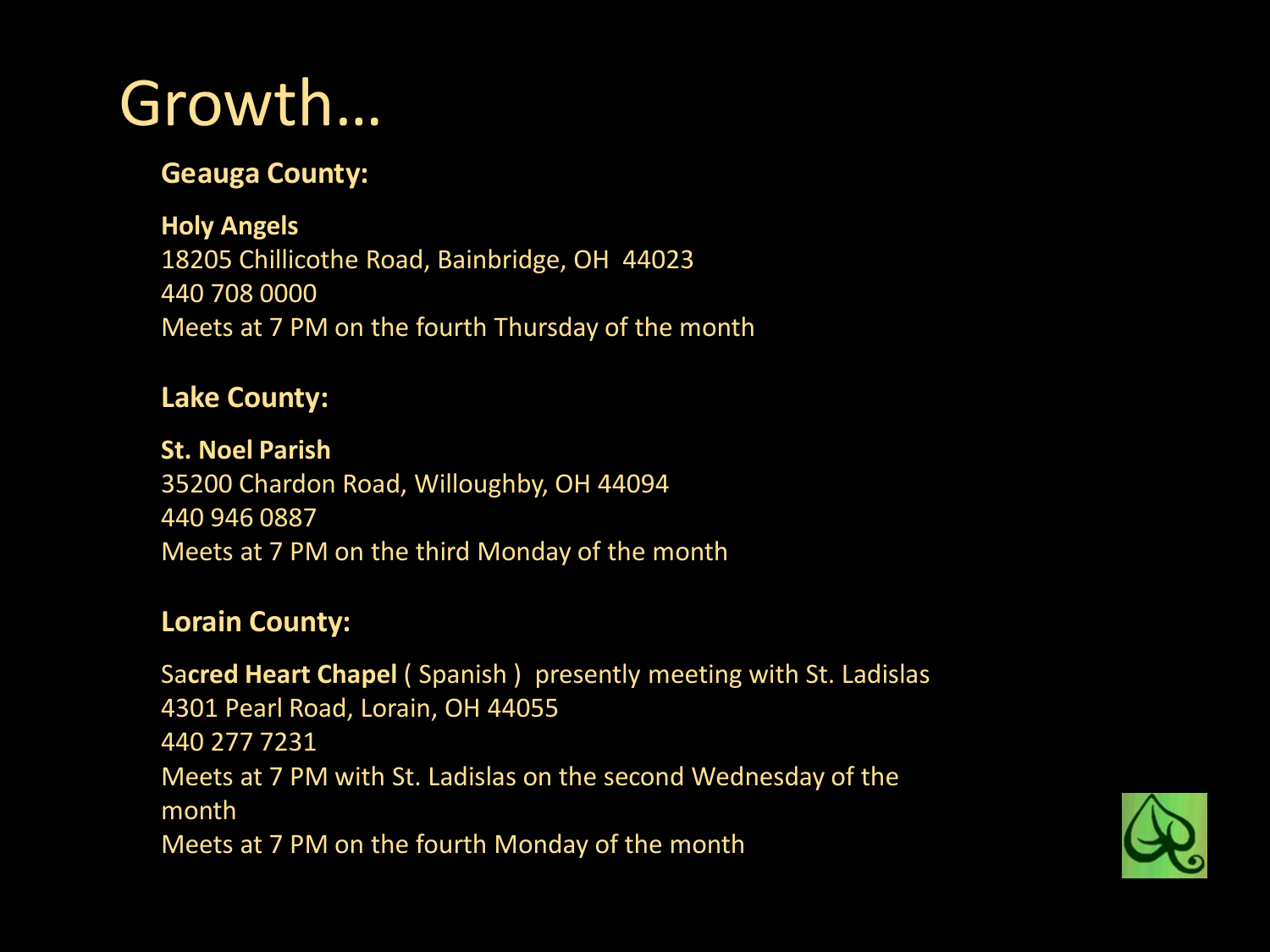### Growth…

#### **Medina County:**

#### **Medina Parishes Meeting:**

Medina County Jail 555 Independence Dr. Medina, OH 44356 7:00 PM, Fourth Monday of the month

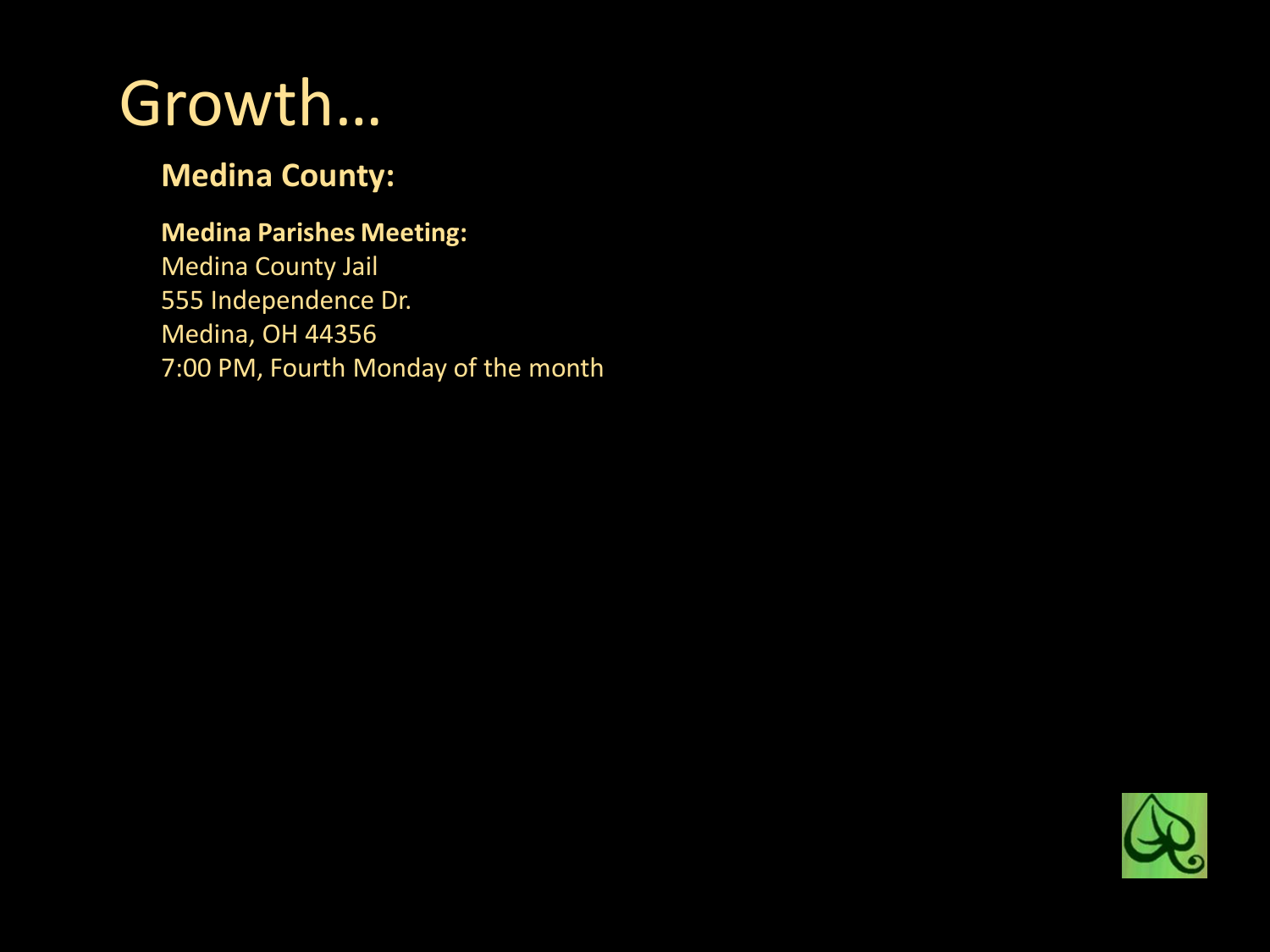### Format…

- **E** A Time to Gather Taking time for coffee, cookies, conversation and community
- **A Time to Reflect & Pray** Circling in reverent silence, then opening prayer, in a safe place where all are welcome, no one is judged and ALL are Blessed
- **A Time to Share** "Checking in" with personal introductions, welcoming first-timers, updates, triumphs and tragedies, laughter and tears – totally voluntary

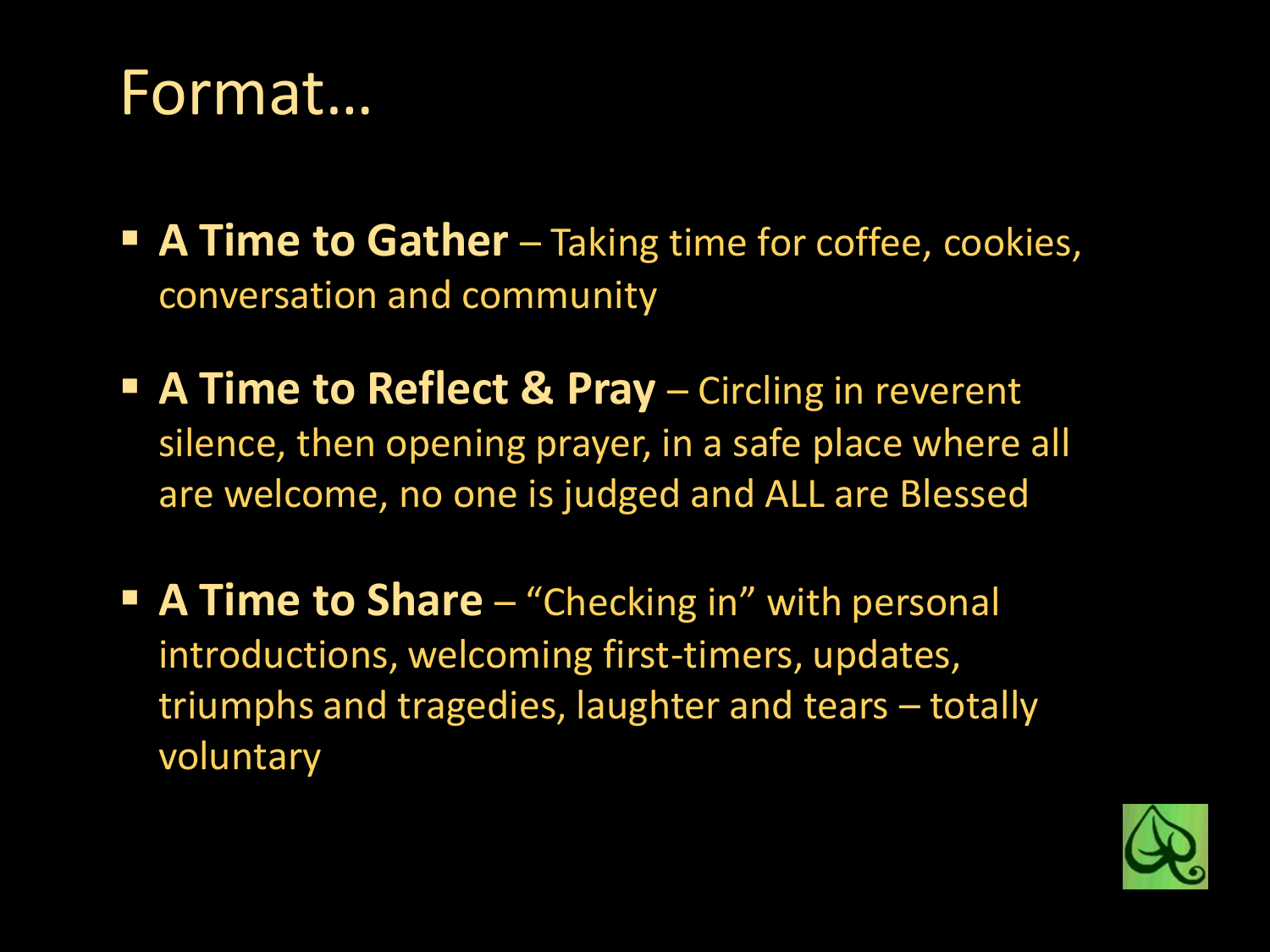### Format, cont'd…

- **E A Time to Receive** Presentations from invited guests, or sharings of helpful tips from our group members
- **EXPLOSING THOUGHTS** Before moving to closing prayer and adjournment, I have always found it useful to ask, **"Is there anything else that wants/needs to be heard?"**  This often gives permission to that one person who has been afraid to speak all night, to let it all out, because they realize their chance to speak will soon be over.

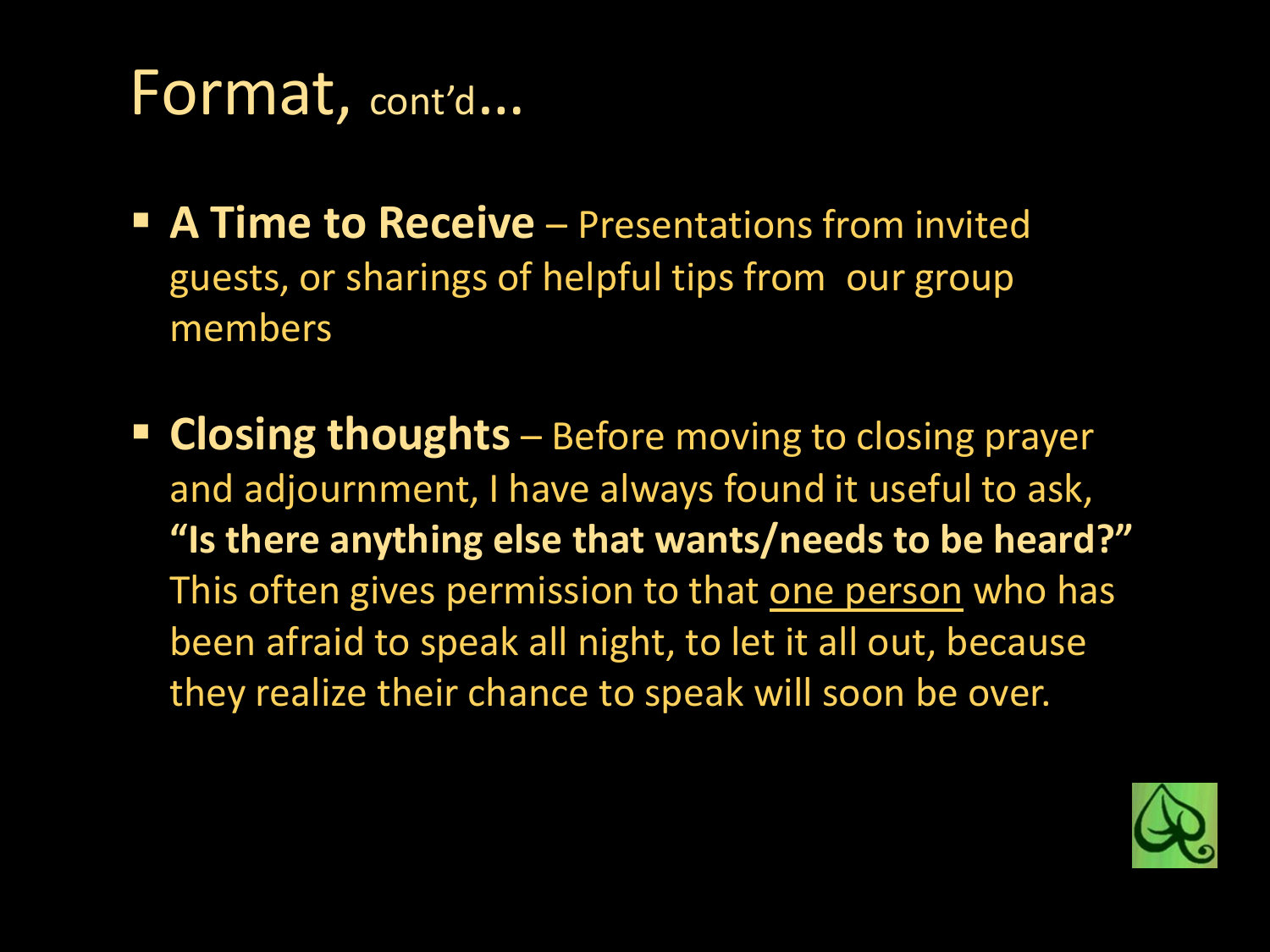### Format, cont'd…

#### ■ A Time to Appreciate, Pray, & Adjourn – Expressions of love and support are abundantly offered and graciously received, both to God and to each other. Closing prayer is offered for those who wish to participate.

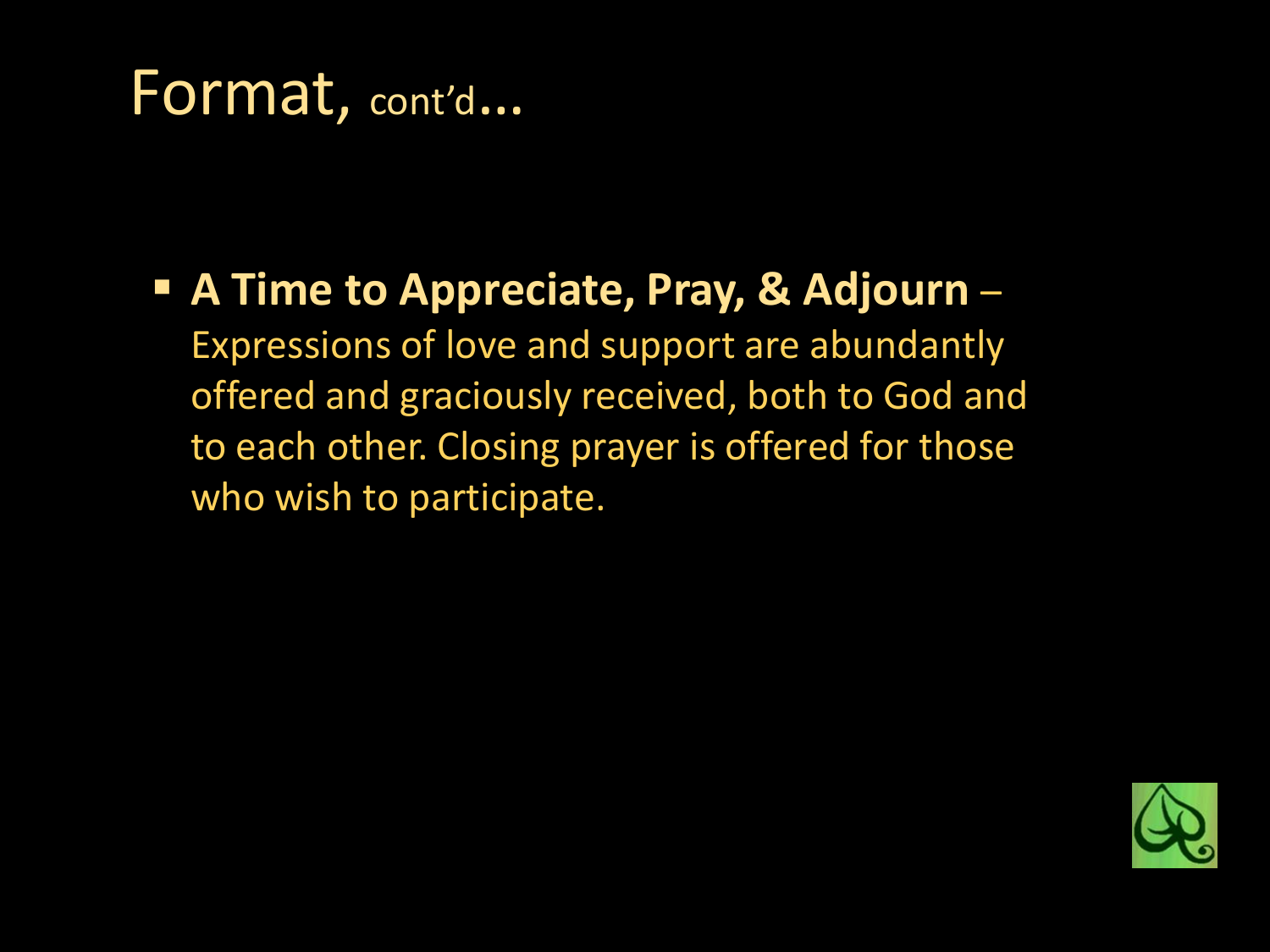### Format, cont'd…

- **Bilingual, if needed** Those who speak only Spanish are welcome. Designated ministers translate, or if appropriate, facilitate Spanish-speaking circles. This maximizes their comfort to share and to be present to each other.
- **Children are welcome (optional)** Children of all ages need support and encouragement. Youth ministers have joined our team to attend to children while adults meet. We strongly recommend children **not** sit in with the adult sessions.

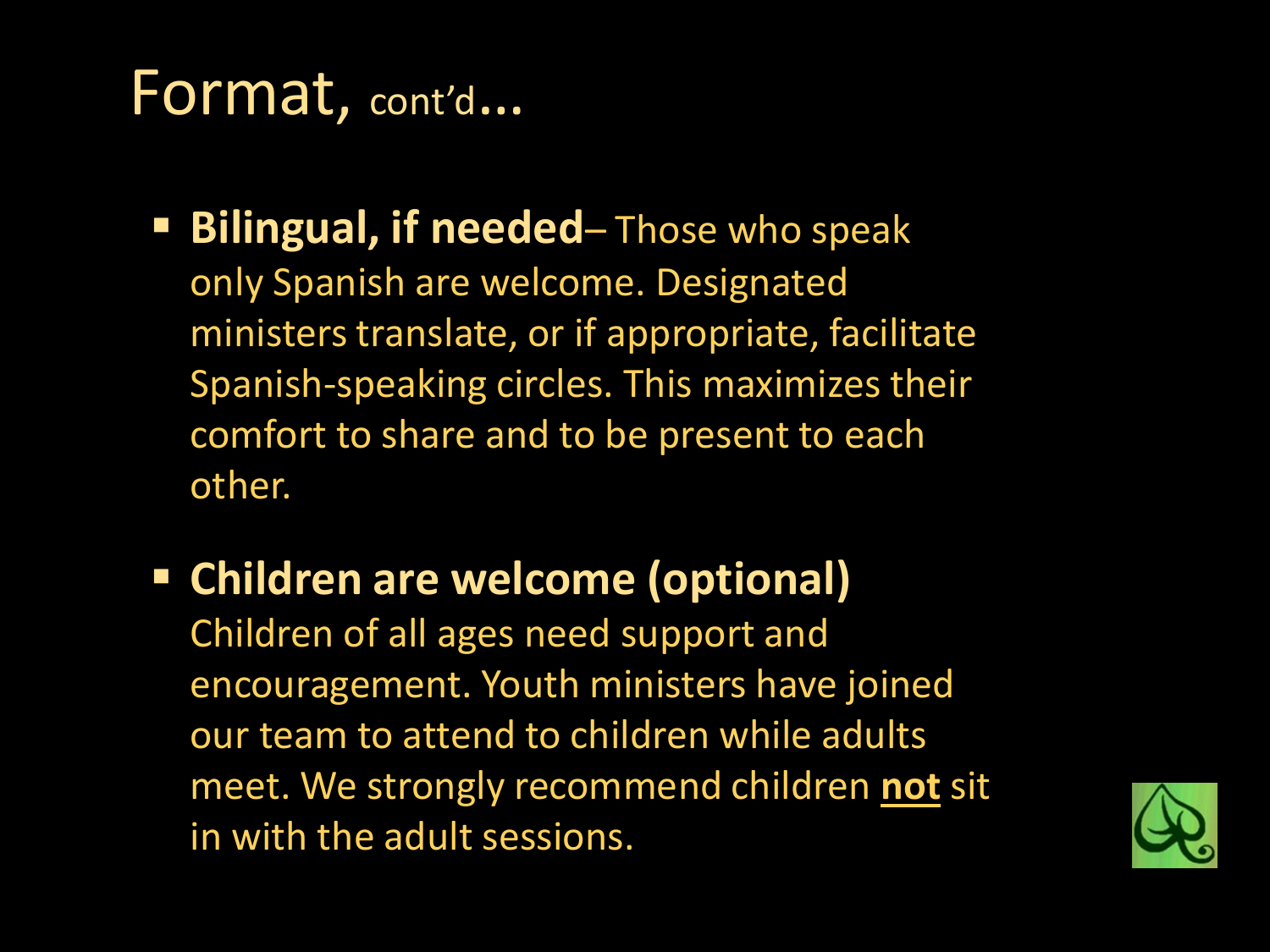## "Housekeeping" Items…

- Sign-in sheet completely voluntary
- Name tags First name only
- Hand-outs and Literature available for taking
- Confidentiality!
- LOTS OF KLEENEX

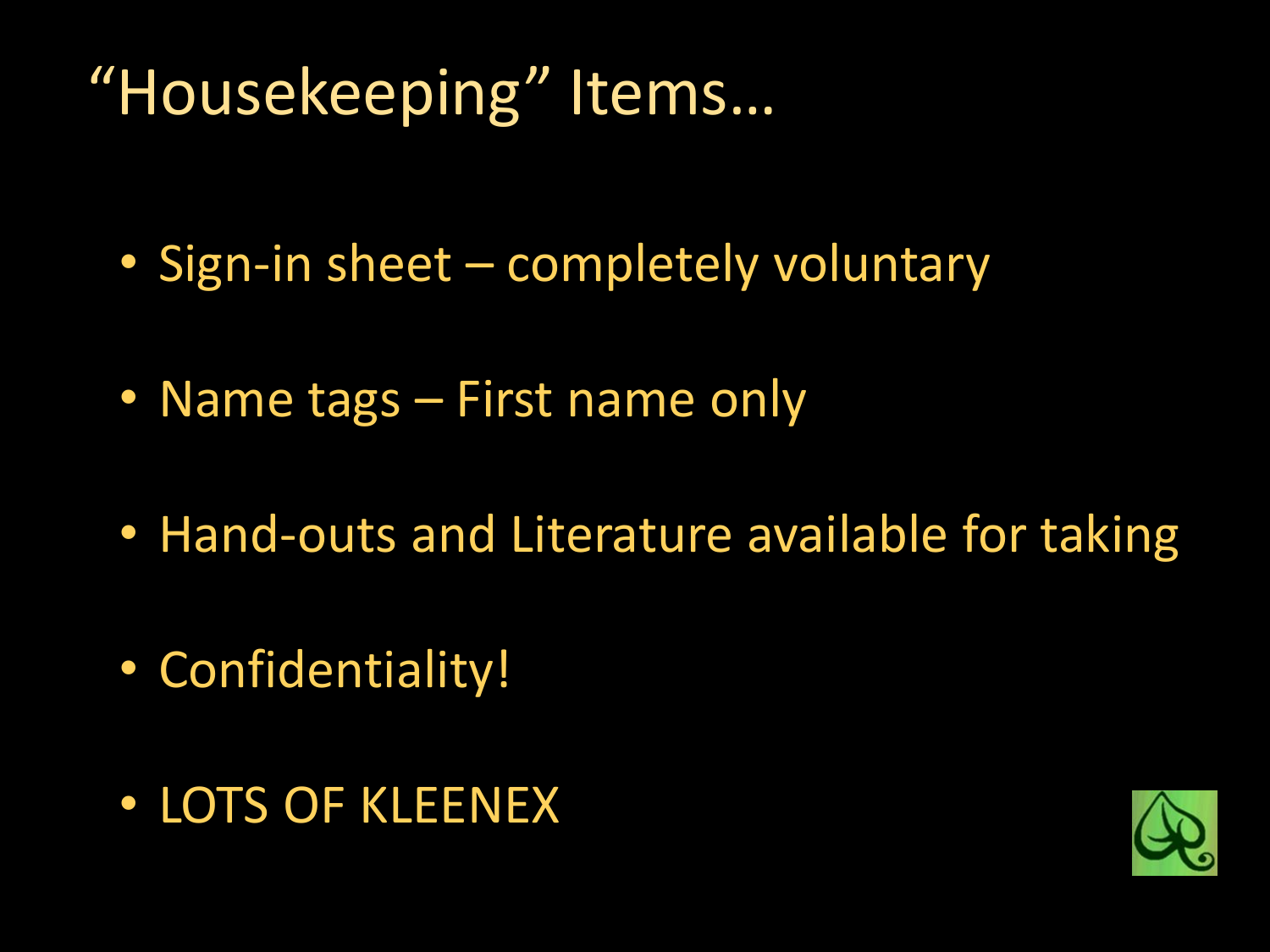# "Resources"

- Start-up Assistance
	- Sister Rita Mary Harwood, Cleveland Diocese
	- Bernie Nagle, 614-325-4443, blues1619@aol.com
- "Spreading the Word"
	- Posters
	- Flyers
	- Website: [www.leafministry.org](http://www.leafministry.org/)
	- Diocesan and Parish Bulletins
	- Newsletters and articles
	- Word of mouth

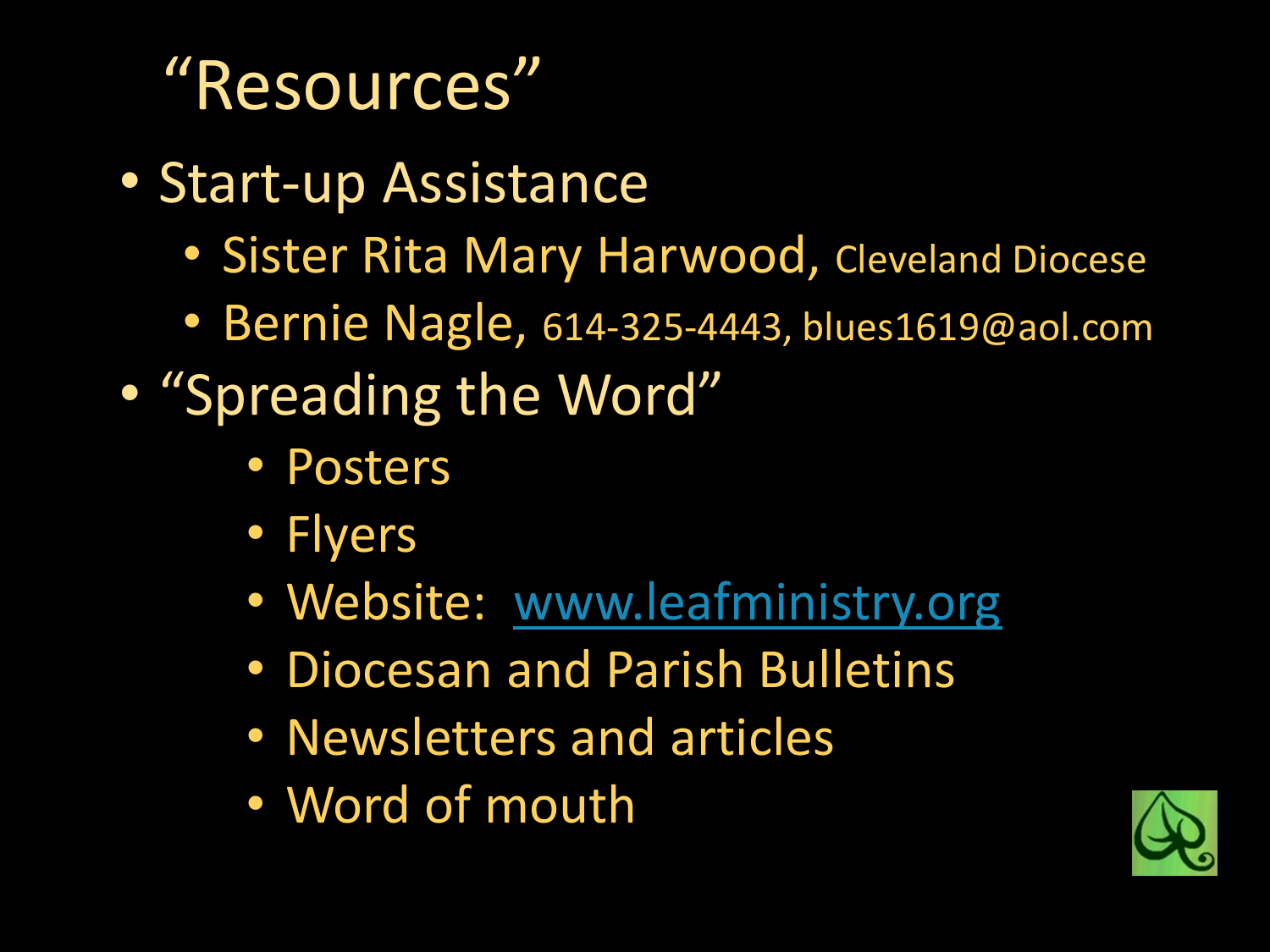## "Resources"

• "Resources available to Participants"

- Prayer Cards
- Books
	- "Keeping Hope"
	- "An imprisoned Heart
	- Handbook for Families Northeast Ohio Regional ODRC
	- "Going Home to Stay" by County
- Pamphlets: "Family Information Guide"
- Catholic Charities

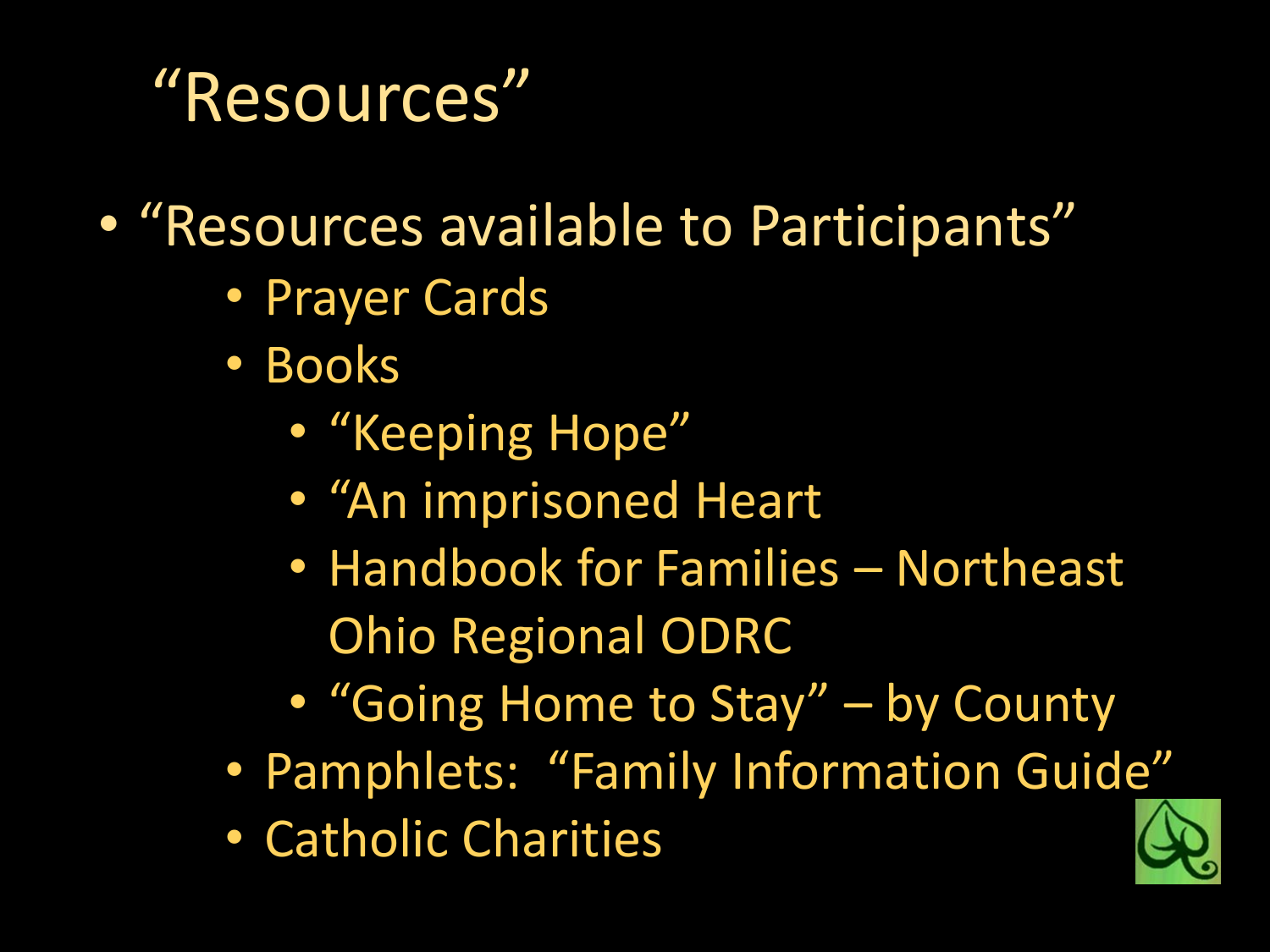### Sample Hand-out, with upcoming events…



Listening, Encouraging, and Assisting Families Support for Families and Loved Ones of Incarcerated All are welcome, irrespective of faith affiliation Where: Church of the Holy Angels – Lower Level 18205 Chillicothe Rd, Chagrin Falls, OH 44023

#### Upcoming Dates: Thurs. Dec 18, 2015: Jan 15, Feb 19, Mar 19

Time: 7:00 PM Child care provided-just let us know ahead please, if you can If you have a loved one or family member who is incarcerated and are looking for a safe, welcoming community where you can feel comfortable that you will be accepted without judgment, please plan to join us on the dates listed above at 7:00 p.m. Although we are a ministry with limited funds and are unable to offer financial help, we will offer an opportunity for you to listen and share community, network and learn from others who understand your situation, challenges, fears and emotions IN COMPLETE CONFIDENTIALITY

This is a non-denominational gathering of fellow travelers who share your burden.

For more information call: (440) 708-0000

No pre-registration necessary

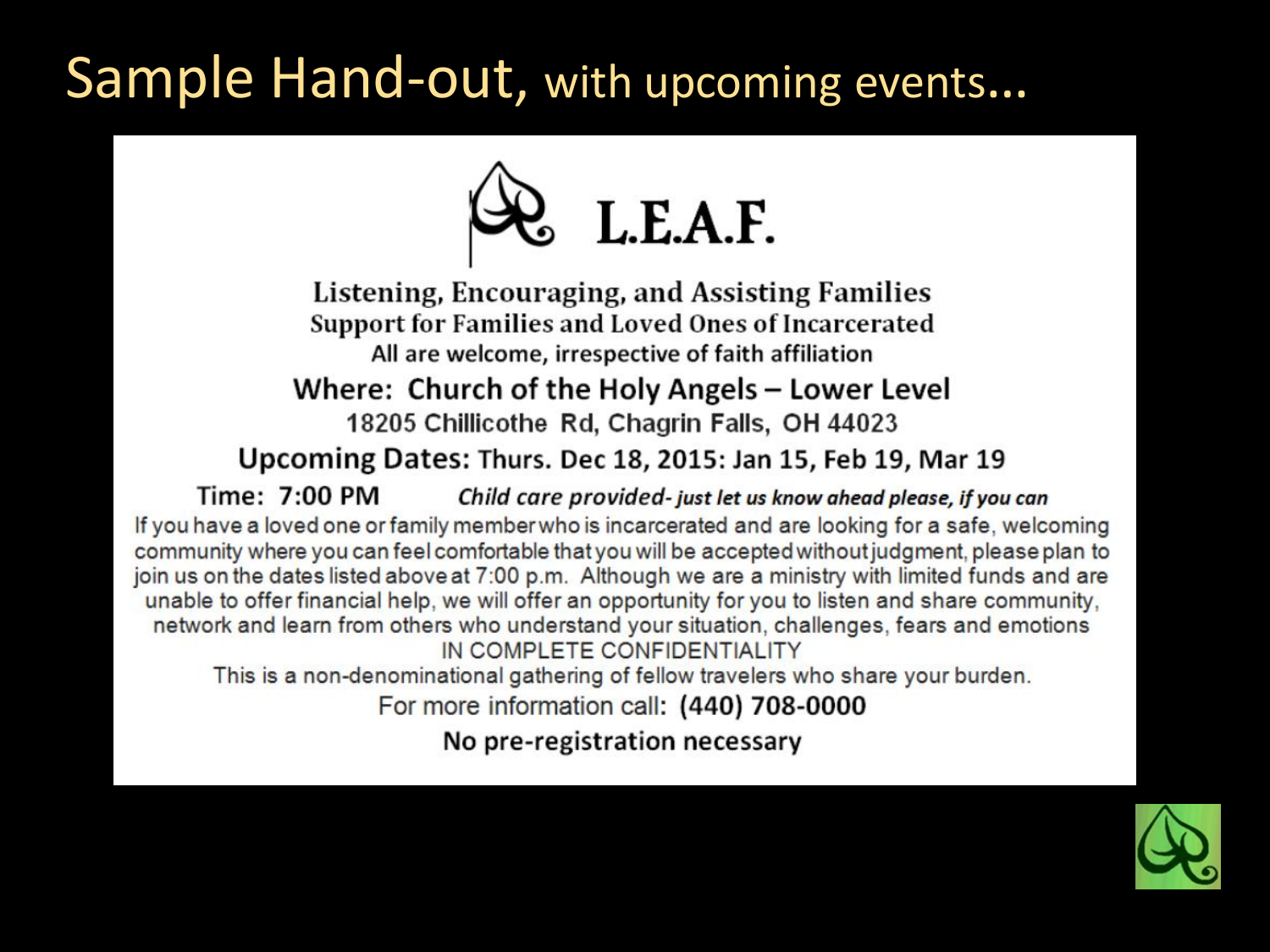### Website... www.leafministry.org



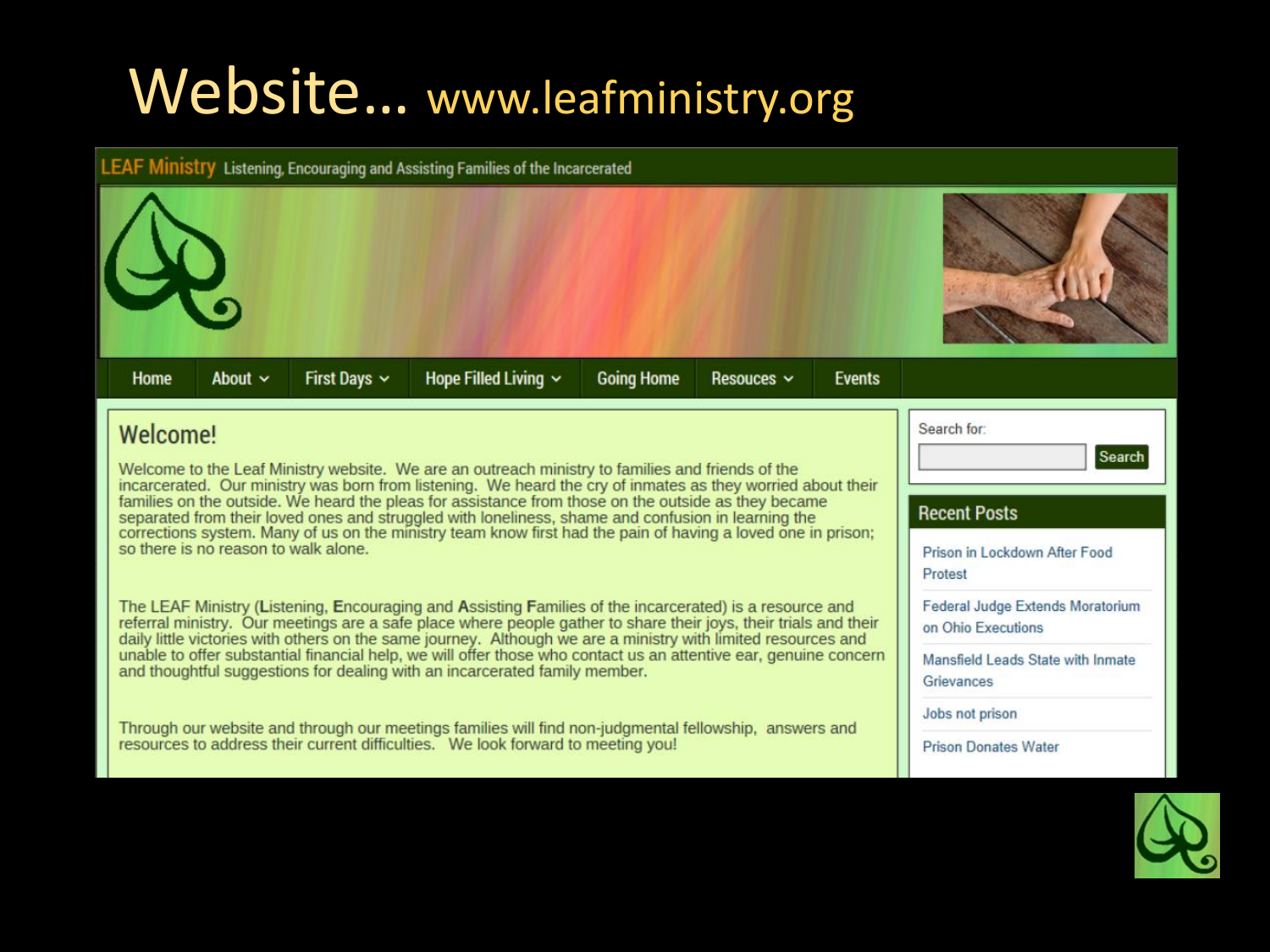# Getting a Group Started

- Build Awareness in the Diocese
	- Seek out Interested Parishes/Pastors
	- Find Champions who have loved ones in the system, or have experience ministering to the incarcerated
	- Build Parish Teams to lead
	- Train the Team & Facilitators
	- "Spread the Word"

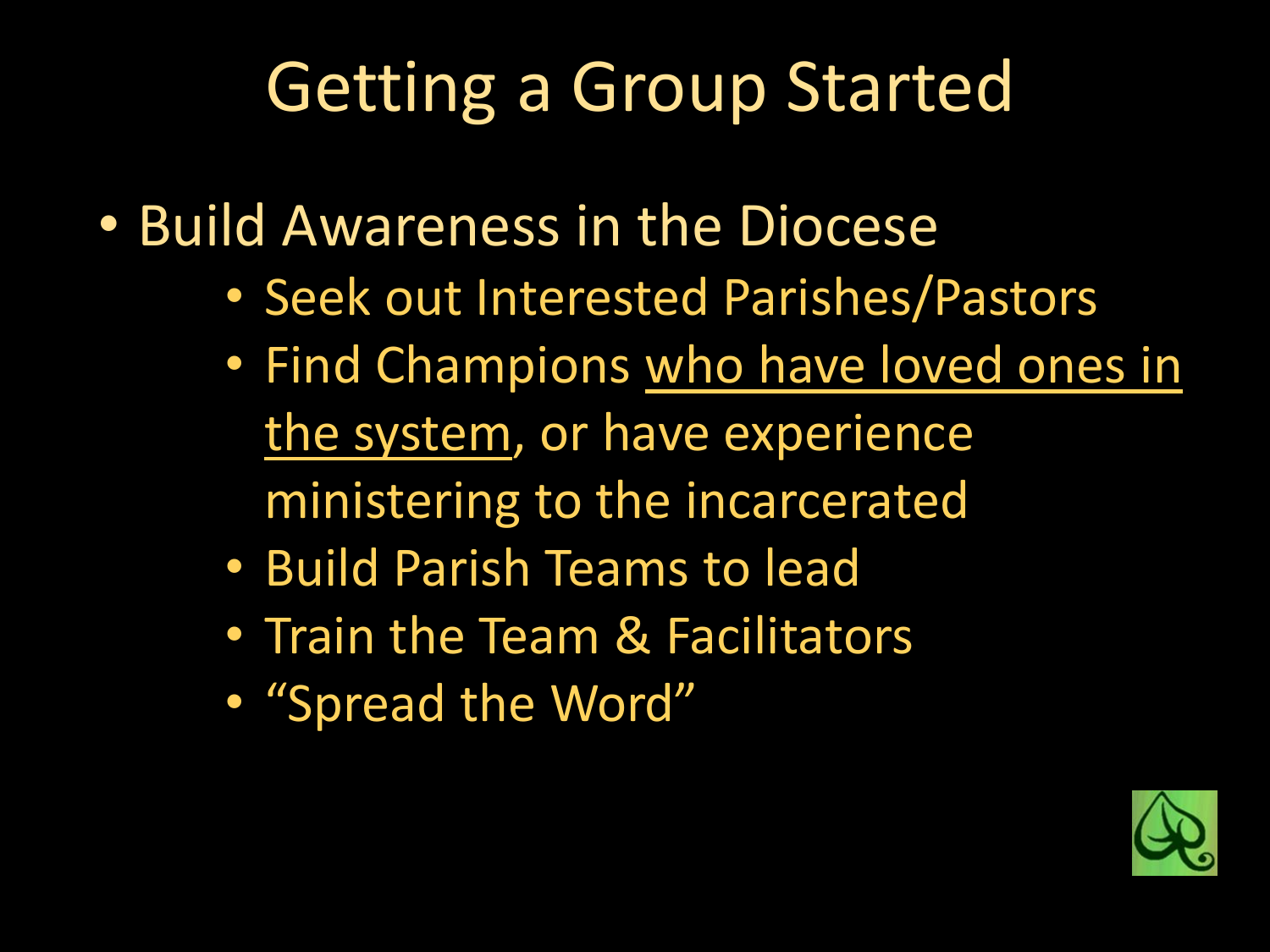# Sustaining a Group - **Facilitation**



"To be human is to become visible, while carrying what is hidden, as a gift to others" -David Whyte, Poet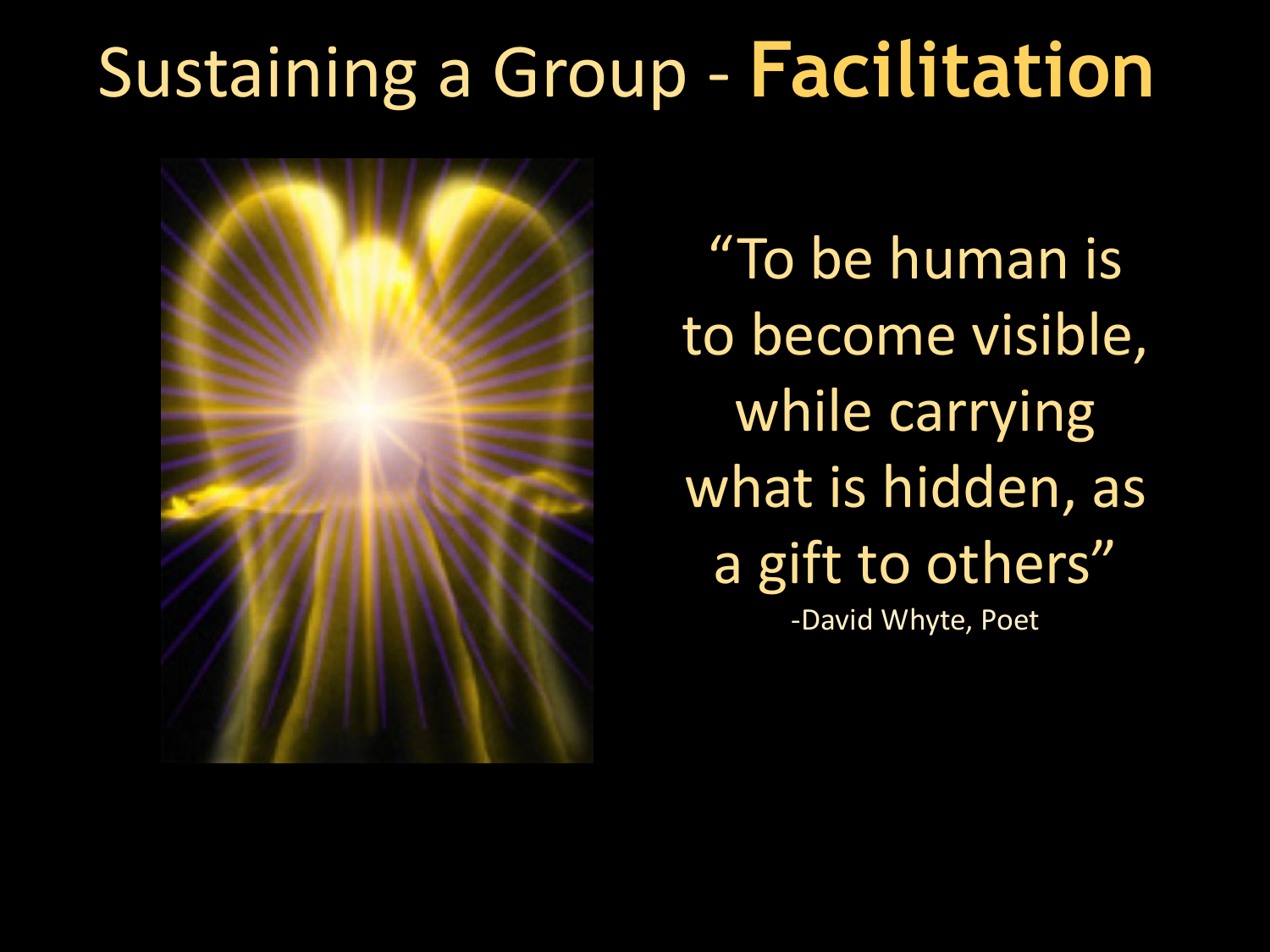- **CONFIDENTIALITY & SAFETY**
- **Respect**: Honor their pain, anger, fear, doubt, frustration, loneliness, grief, reluctance to share
- Realize that the people who come to these sessions are in very different places, emotionally & culturally - **Do not assume** anything about anyone
- Judgement and criticism must be discouraged
- Remember It is not your job to solve every problem, rather to create a space for peer-to-peer healing to emerge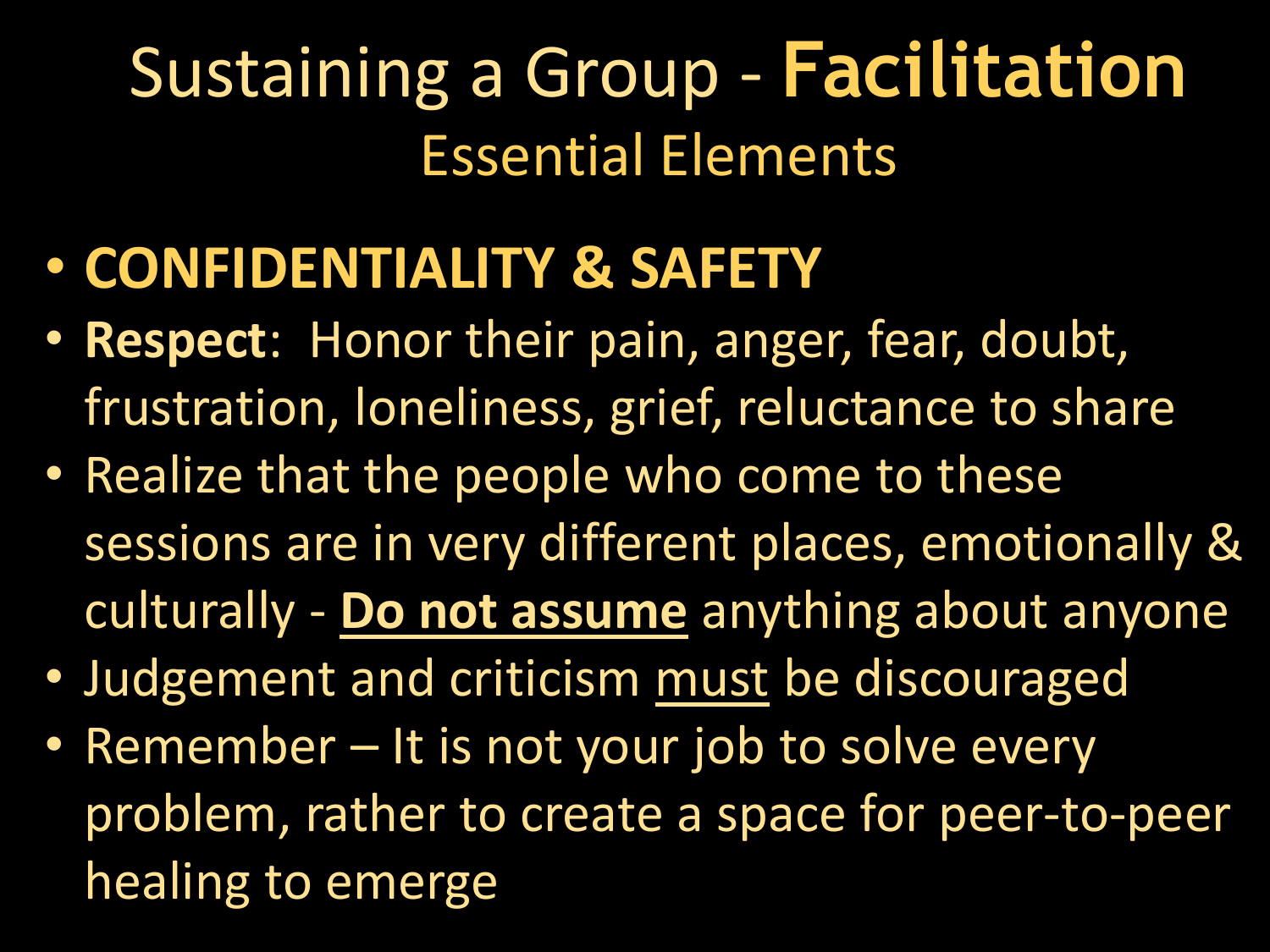- Do not hesitate to use SILENCE. Allow the Spirit to wash over the group. Bathe in the authenticity of the moment.
- Listen Be Present for them
- Compassion, Empathy, Understanding
- Realize that having a loved one in prison often feels the same grieving as a death in the family
- Allow any/all emotions to emerge. Acknowledge, be still, allow the Spirit to work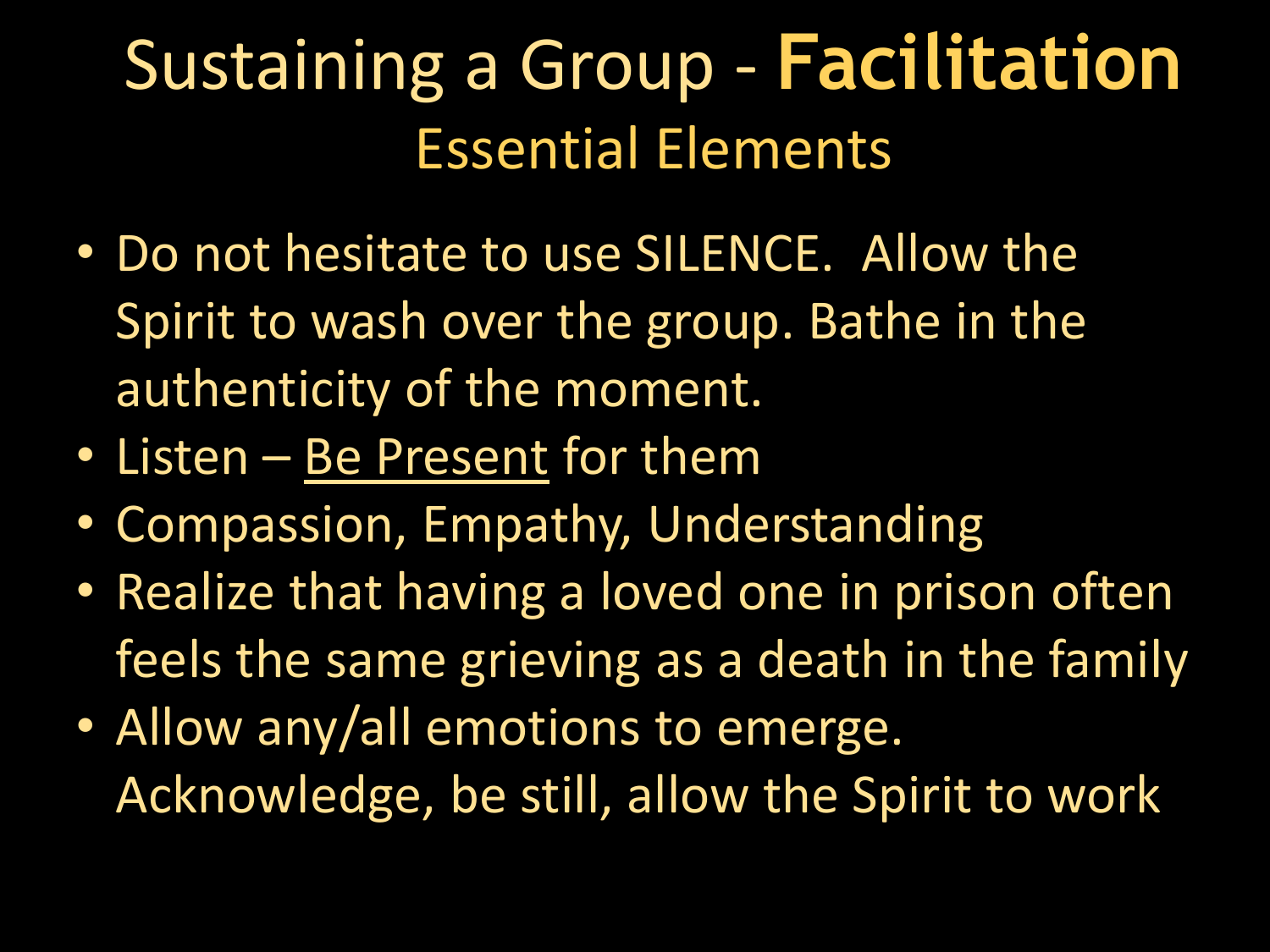- Understand this: **Profanity happens**! It's OK; let it pass; don't cause embarrassment
- No pressure to share Allow attendees to open up at their own pace
- Welcoming first-timers Allow them to get oriented…start from scratch with introductions, groundrules & expectations – Stress Confidentiality and Safety. Understand that they are hesitant, unsure, suspicious and afraid!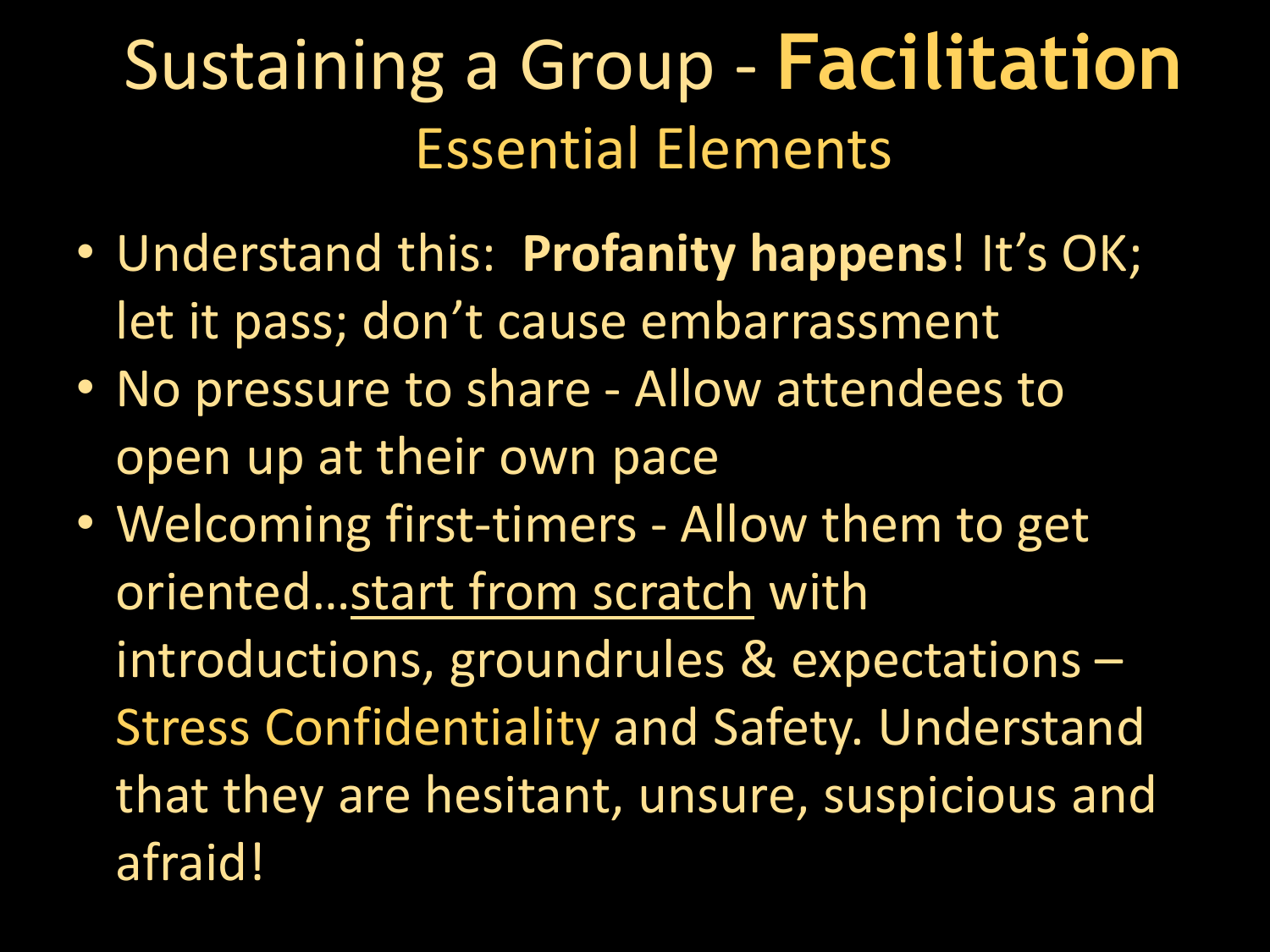• Never forget - this is a **PEER TO PEER** ministry – Healing comes from the group, and the Holy Spirit

"Sometimes, with the bones of the black sticks left when the fire has gone out, Someone has written something new in the ashes of your life."

- David Whyte, Poet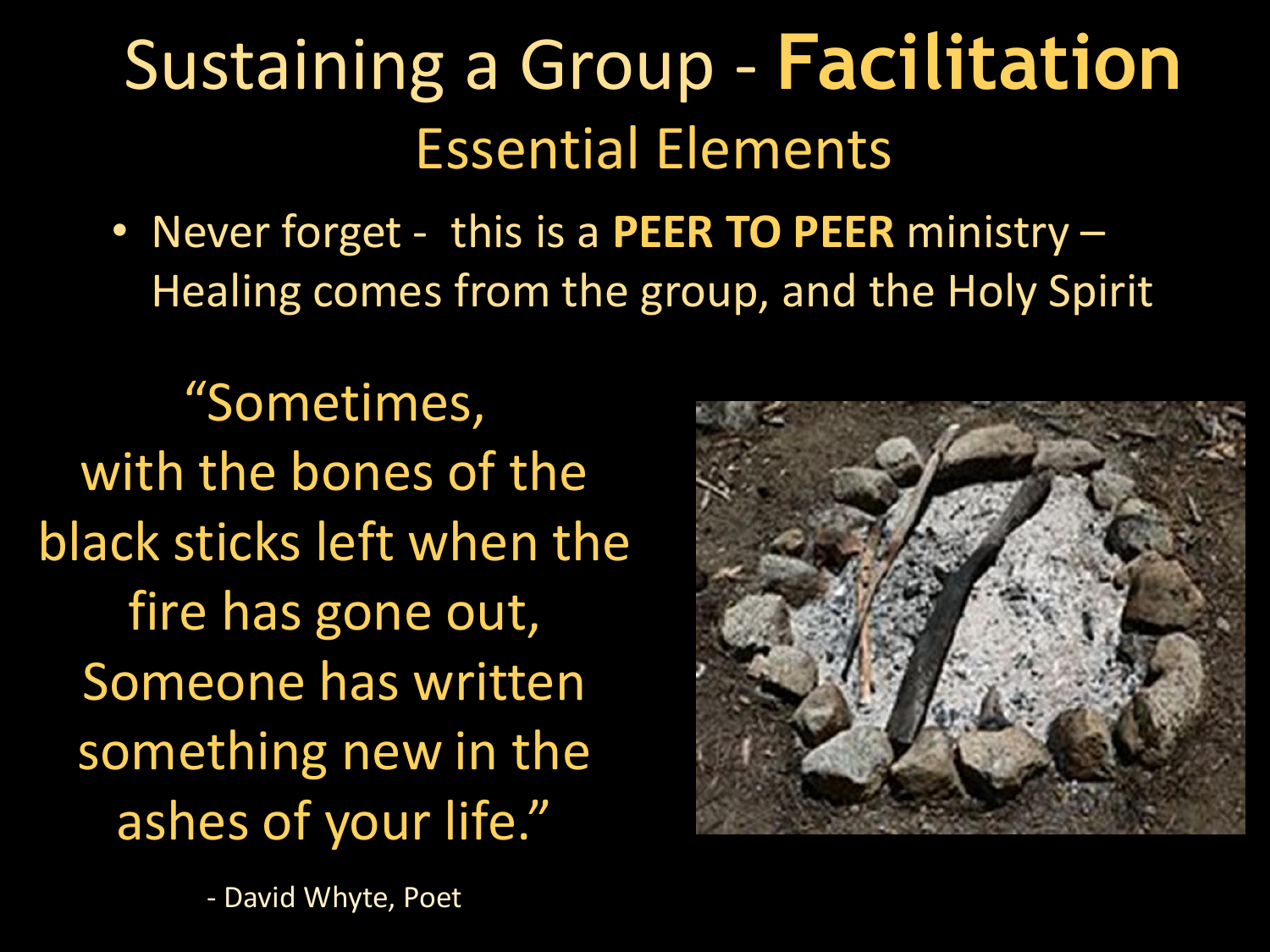# Sustaining a Group **Injecting Energy**

- Stay Focused on the Mission
- Remain Responsive to the needs of the Group
- Encourage new ideas and Content
	- Xmas Cards, Picnics, Employment, Parole Officers, Prison Chaplains
	- Bereavement Ministry, Gatherings outside the Group…Retreats
- Build on the relationship with ODRC
- Continue to Spread the word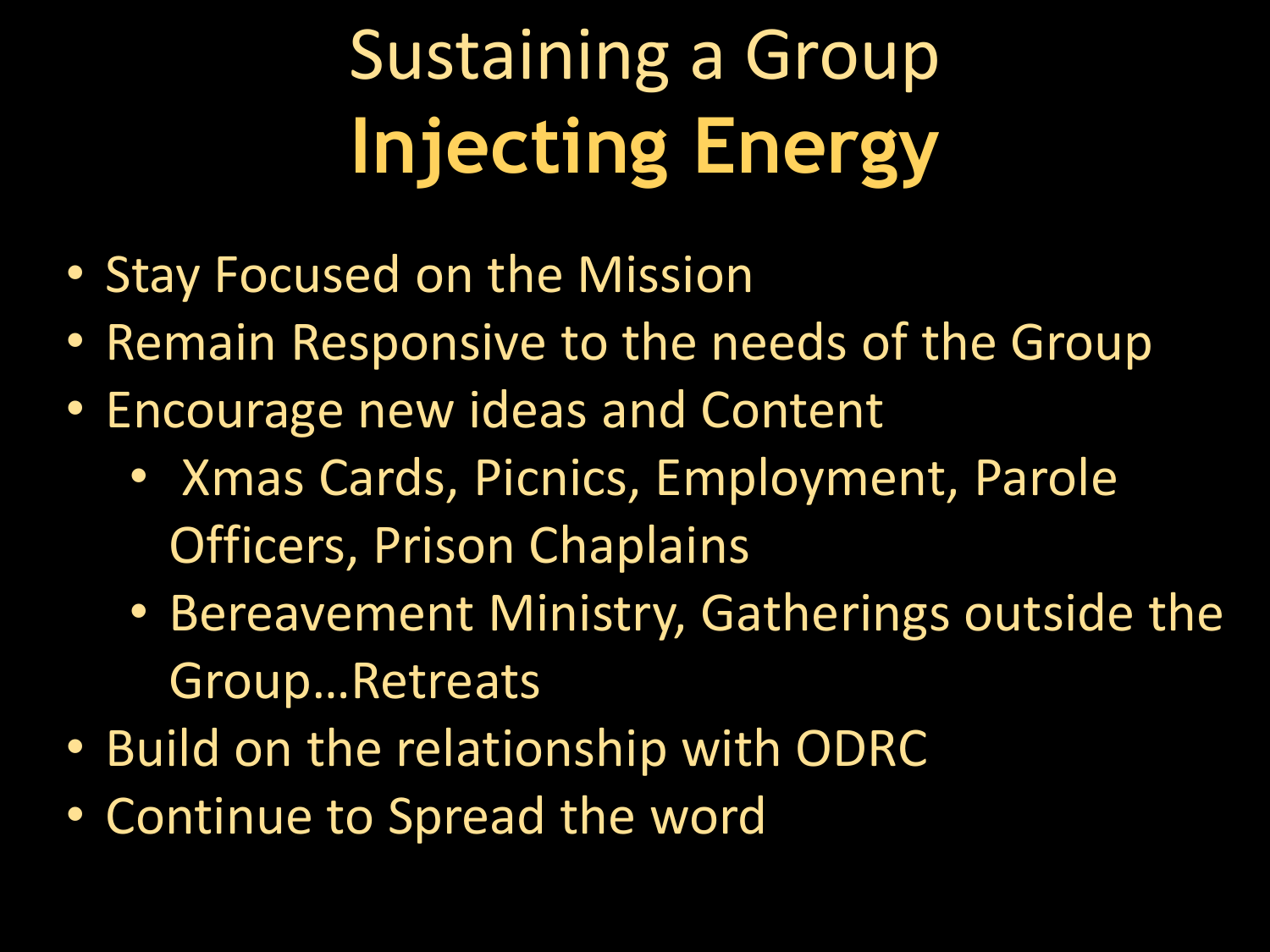## Hopes for the future…

Continue to Grow – New Guests and new Locations

Continue to find ways to Add Value for our Guests

Reach new Hearts & Minds:

- Recently released
- Additional Family Members
- ODRC Staff
- Service Providers for Families